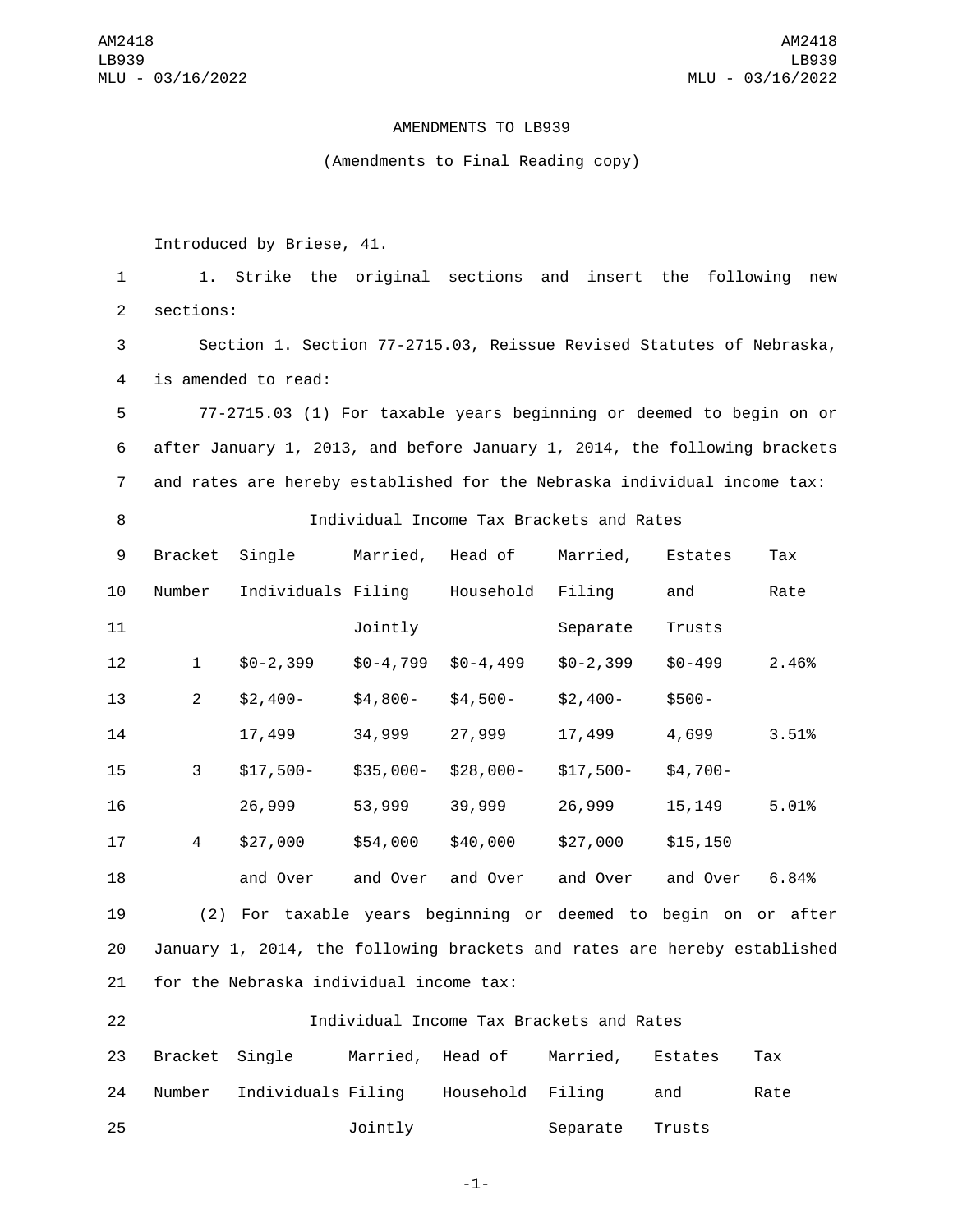| 1              | 1                                                                        | $$0-2,999$                                                              | $$0-5,999$      | $$0-5,599$      | $$0-2,999$          | $$0 - 499$      | 2.46%    |
|----------------|--------------------------------------------------------------------------|-------------------------------------------------------------------------|-----------------|-----------------|---------------------|-----------------|----------|
| $\overline{2}$ | $\overline{2}$                                                           | $$3,000-$                                                               | \$6,000-        | \$5,600-        | \$3,000-            | $$500-$         |          |
| 3              |                                                                          | 17,999                                                                  | 35,999          | 28,799          | 17,999              | 4,699           | 3.51%    |
| 4              | 3                                                                        | $$18,000-$                                                              | \$36,000-       | \$28,800-       | \$18,000-           | $$4,700-$       |          |
| 5              |                                                                          | 28,999                                                                  | 57,999          | 42,999          | 28,999              | 15,149          | 5.01%    |
| 6              | $\overline{4}$                                                           | \$29,000                                                                | \$58,000        | \$43,000        | <u>\$29,000</u>     | \$15,150        |          |
| $\overline{7}$ |                                                                          | and Over                                                                | <u>and Over</u> | <u>and Over</u> | <u>and Over</u>     | <u>and Over</u> | Top Rate |
| 8              | 4                                                                        | \$29,000                                                                | \$58,000        | \$43,000        | <del>\$29,000</del> | \$15,150        |          |
| 9              |                                                                          | and Over                                                                | and Over        | and Over        | <del>and Over</del> | and Over        | 6.84%    |
| 10             |                                                                          | For purposes of this subsection, the top rate shall be:                 |                 |                 |                     |                 |          |
| 11             |                                                                          | (a) 6.84% for taxable years beginning or deemed to begin on or after    |                 |                 |                     |                 |          |
| 12             | January 1, 2014, and before January 1, 2023;                             |                                                                         |                 |                 |                     |                 |          |
| 13             | (b) 6.64% for taxable years beginning or deemed to begin on or after     |                                                                         |                 |                 |                     |                 |          |
| 14             | January 1, 2023, and before January 1, 2024;                             |                                                                         |                 |                 |                     |                 |          |
| 15             | (c) 6.44% for taxable years beginning or deemed to begin on or after     |                                                                         |                 |                 |                     |                 |          |
| 16             | January 1, 2024, and before January 1, 2025;                             |                                                                         |                 |                 |                     |                 |          |
| 17             | (d) 6.24% for taxable years beginning or deemed to begin on or after     |                                                                         |                 |                 |                     |                 |          |
| 18             | January 1, 2025, and before January 1, 2026;                             |                                                                         |                 |                 |                     |                 |          |
| 19             | (e) 6.00% for taxable years beginning or deemed to begin on or after     |                                                                         |                 |                 |                     |                 |          |
| 20             | January 1, 2026, and before January 1, 2027; and                         |                                                                         |                 |                 |                     |                 |          |
| 21             | (f) 5.84% for taxable years beginning or deemed to begin on or after     |                                                                         |                 |                 |                     |                 |          |
| 22             | January 1, 2027.                                                         |                                                                         |                 |                 |                     |                 |          |
| 23             |                                                                          | (3)(a) For taxable years beginning or deemed to begin on or after       |                 |                 |                     |                 |          |
| 24             |                                                                          | January 1, 2015, the minimum and maximum dollar amounts for each income |                 |                 |                     |                 |          |
| 25             | tax bracket provided in subsection (2) of this section shall be adjusted |                                                                         |                 |                 |                     |                 |          |
| 26             |                                                                          | for inflation by the percentage determined under subdivision (3)(b) of  |                 |                 |                     |                 |          |
| 27             | this section. The rate applicable to any such income tax bracket shall   |                                                                         |                 |                 |                     |                 |          |
| 28             |                                                                          | not be changed as part of any adjustment under this subsection. The     |                 |                 |                     |                 |          |

 minimum and maximum dollar amounts for each income tax bracket as adjusted shall be rounded to the nearest ten-dollar amount. If the

-2-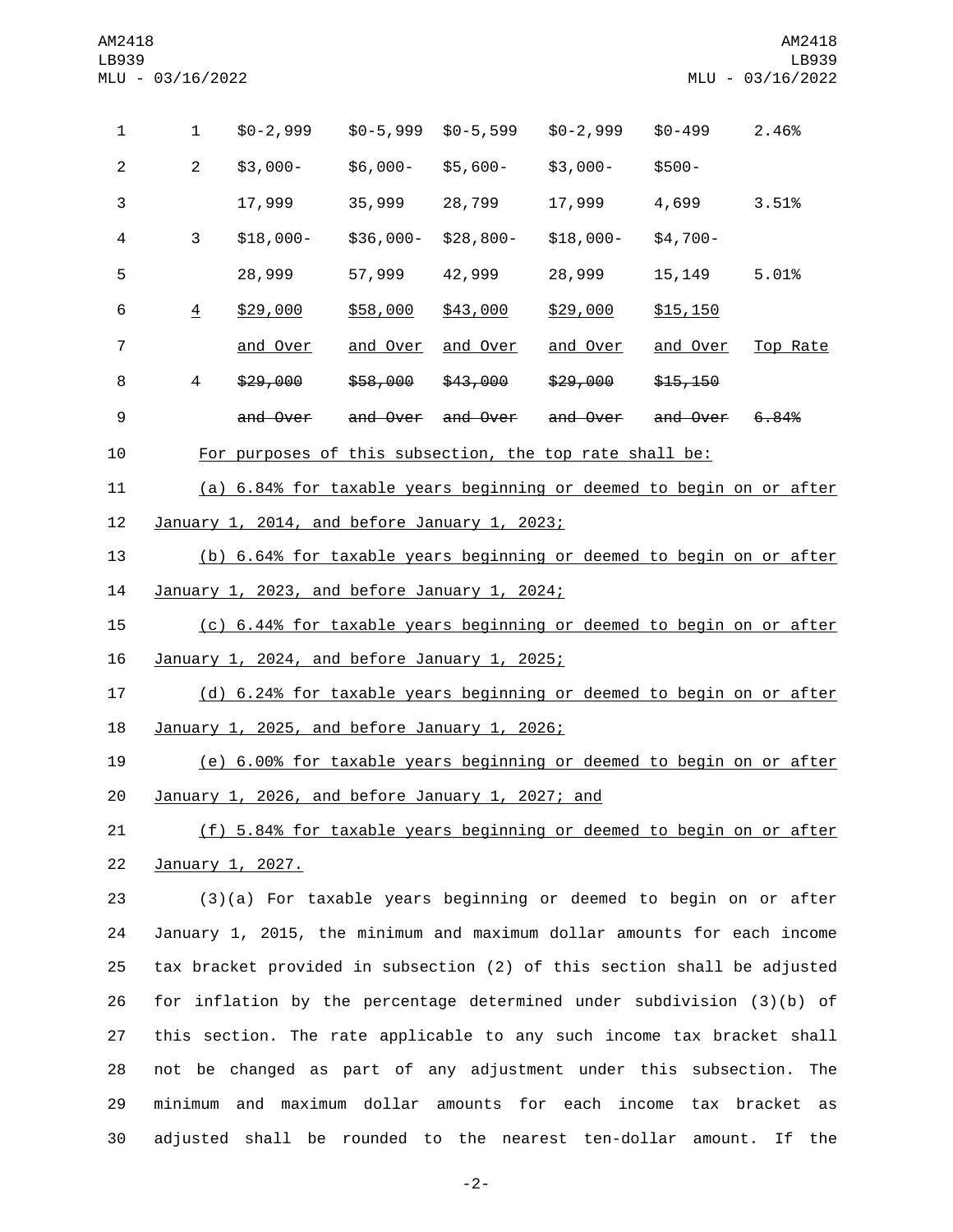adjusted amount for any income tax bracket ends in a five, it shall be 2 rounded up to the nearest ten-dollar amount.

 (b)(i) For taxable years beginning or deemed to begin on or after January 1, 2015, and before January 1, 2018, the Tax Commissioner shall adjust the income tax brackets by the percentage determined pursuant to the provisions of section 1(f) of the Internal Revenue Code of 1986, as it existed prior to December 22, 2017, except that in section 1(f)(3)(B) of the code the year 2013 shall be substituted for the year 1992. For 2015, the Tax Commissioner shall then determine the percent change from the twelve months ending on August 31, 2013, to the twelve months ending on August 31, 2014, and in each subsequent year, from the twelve months ending on August 31, 2013, to the twelve months ending on August 31 of the year preceding the taxable year. The Tax Commissioner shall prescribe new tax rate schedules that apply in lieu of the schedules set forth in 15 subsection (2) of this section.

 (ii) For taxable years beginning or deemed to begin on or after January 1, 2018, the Tax Commissioner shall adjust the income tax brackets based on the percentage change in the Consumer Price Index for All Urban Consumers published by the federal Bureau of Labor Statistics from the twelve months ending on August 31, 2016, to the twelve months ending on August 31 of the year preceding the taxable year. The Tax Commissioner shall prescribe new tax rate schedules that apply in lieu of the schedules set forth in subsection (2) of this section.

 (4) Whenever the tax brackets or tax rates are changed by the Legislature, the Tax Commissioner shall update the tax rate schedules to reflect the new tax brackets or tax rates and shall publish such updated 27 schedules.

 (5) The Tax Commissioner shall prepare, from the rate schedules, tax tables which can be used by a majority of the taxpayers to determine their Nebraska tax liability. The design of the tax tables shall be determined by the Tax Commissioner. The size of the tax table brackets

-3-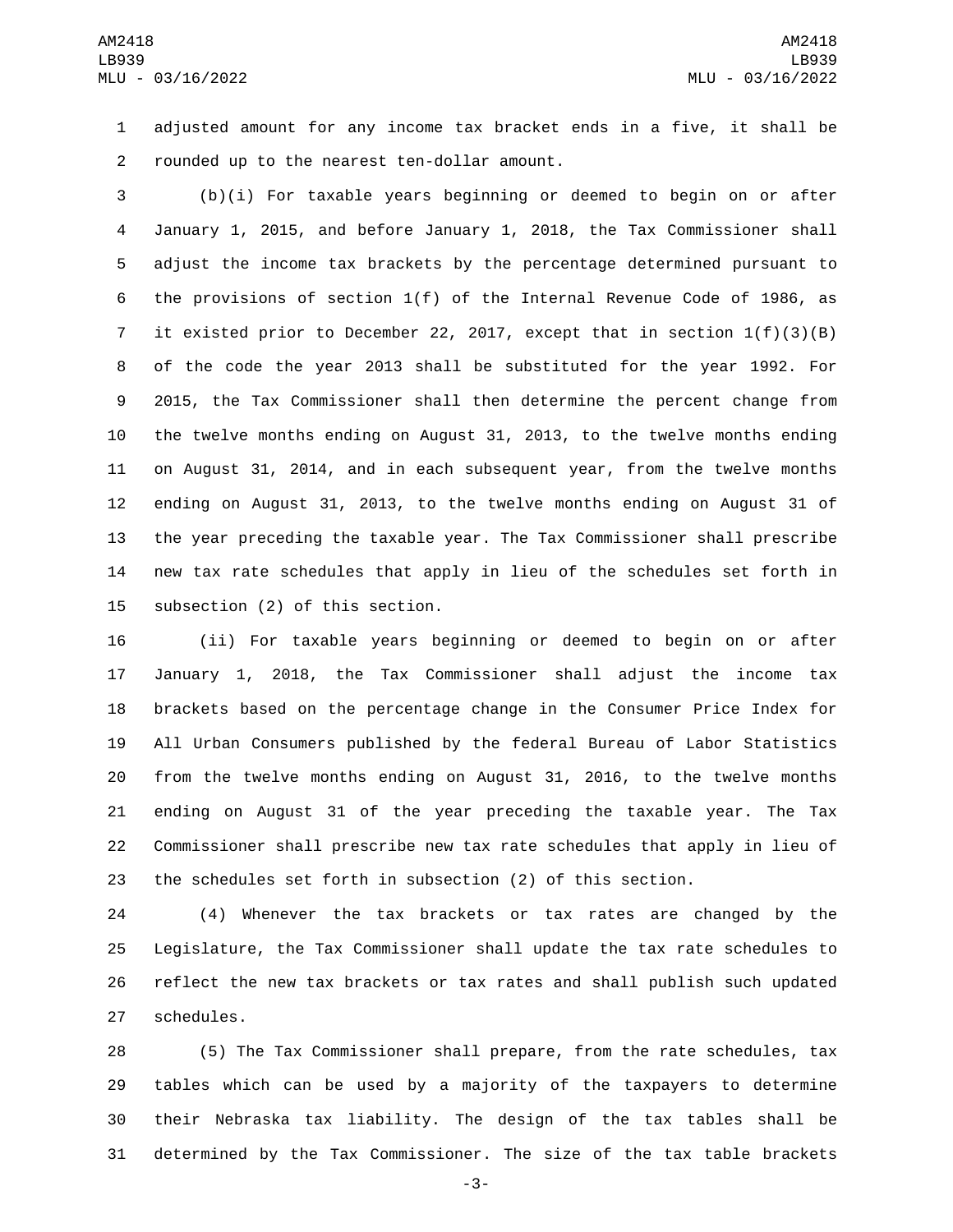may change as the level of income changes. The difference in tax between two tax table brackets shall not exceed fifteen dollars. The Tax Commissioner may build the personal exemption credit and standard 4 deduction amounts into the tax tables.

 (6) For taxable years beginning or deemed to begin on or after January 1, 2013, the tax rate applied to other federal taxes included in the computation of the Nebraska individual income tax shall be 29.6 8 percent.

 (7) The Tax Commissioner may require by rule and regulation that all taxpayers shall use the tax tables if their income is less than the 11 maximum income included in the tax tables.

 Sec. 2. Section 77-2734.02, Revised Statutes Supplement, 2021, is 13 amended to read:

 77-2734.02 (1) Except as provided in subsection (2) of this section, a tax is hereby imposed on the taxable income of every corporate taxpayer 16 that is doing business in this state:

 (a) For taxable years beginning or deemed to begin before January 1, 2013, at a rate equal to one hundred fifty and eight-tenths percent of the primary rate imposed on individuals under section 77-2701.01 on the first one hundred thousand dollars of taxable income and at the rate of two hundred eleven percent of such rate on all taxable income in excess of one hundred thousand dollars. The resultant rates shall be rounded to 23 the nearest one hundredth of one percent;

 (b) For taxable years beginning or deemed to begin on or after January 1, 2013, and before January 1, 2022, at a rate equal to 5.58 percent on the first one hundred thousand dollars of taxable income and at the rate of 7.81 percent on all taxable income in excess of one 28 hundred thousand dollars;

 (c) For taxable years beginning or deemed to begin on or after January 1, 2022, and before January 1, 2023, at a rate equal to 5.58 percent on the first one hundred thousand dollars of taxable income and

-4-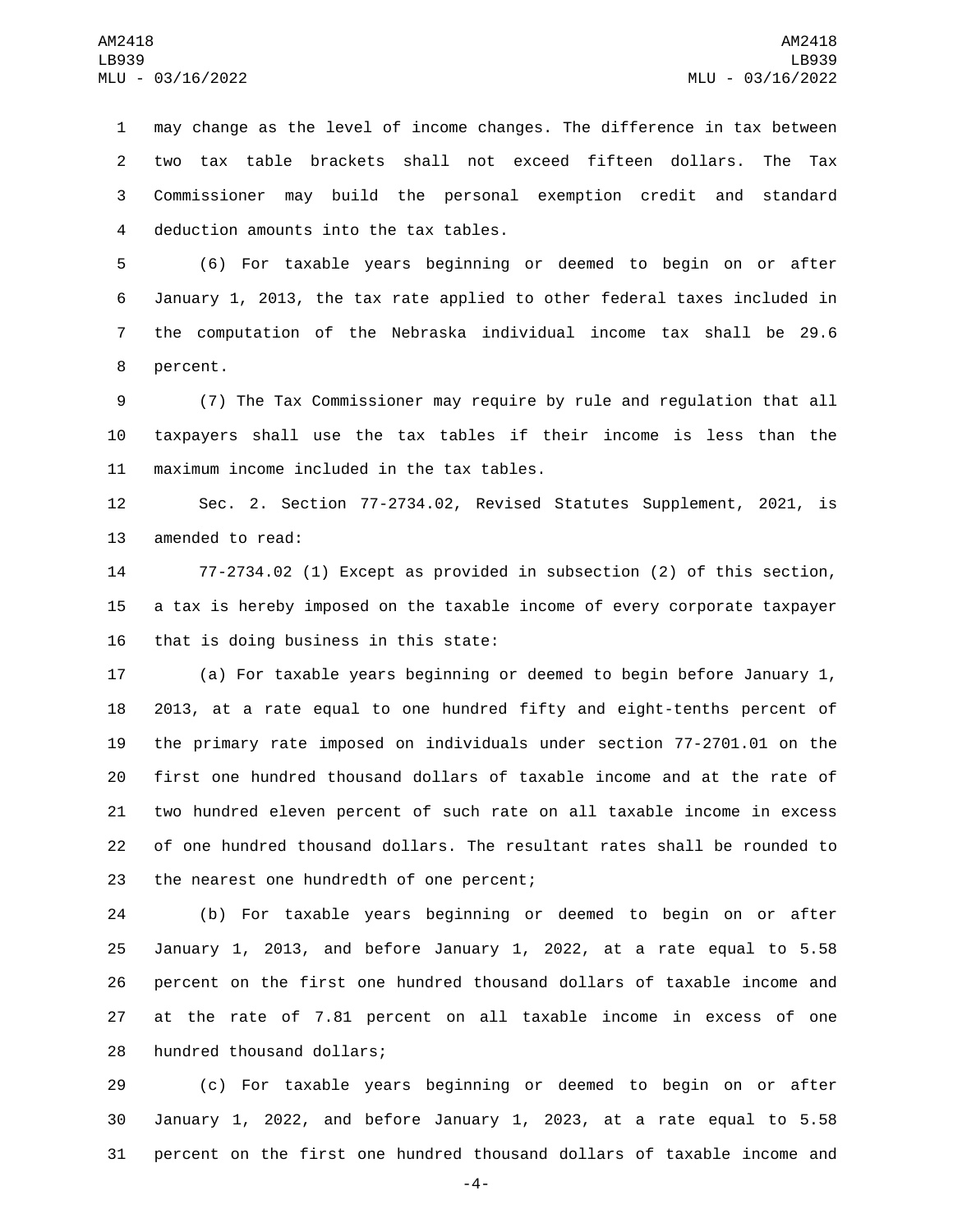at the rate of 7.50 percent on all taxable income in excess of one 2 hundred thousand dollars; and (d) For taxable years beginning or deemed to begin on or after January 1, 2023, and before January 1, 2024, at a rate equal to 5.58 percent on the first one hundred thousand dollars of taxable income and at the rate of 7.25 percent on all taxable income in excess of one 7 hundred thousand dollars;  $\overline{z}$  (e) For taxable years beginning or deemed to begin on or after January 1, 2024, and before January 1, 2025, at a rate equal to 5.58 percent on the first one hundred thousand dollars of taxable income and at the rate of 6.50 percent on all taxable income in excess of one 12 hundred thousand dollars; (f) For taxable years beginning or deemed to begin on or after January 1, 2025, and before January 1, 2026, at a rate equal to 5.58 percent on the first one hundred thousand dollars of taxable income and at the rate of 6.24 percent on all taxable income in excess of one 17 hundred thousand dollars; (g) For taxable years beginning or deemed to begin on or after January 1, 2026, and before January 1, 2027, at a rate equal to 5.58 percent on the first one hundred thousand dollars of taxable income and at the rate of 6.00 percent on all taxable income in excess of one 22 hundred thousand dollars; and (h) For taxable years beginning or deemed to begin on or after January 1, 2027, at a rate equal to 5.58 percent on the first one hundred thousand dollars of taxable income and at the rate of 5.84 percent on all taxable income in excess of one hundred thousand dollars. 27 11 It is the intent of the Legislature to enact legislation after August 28, 2021, to lower the tax rate applicable to income in excess of one hundred thousand dollars to 7.00 percent for taxable years beginning 30 or deemed to begin on or after January 1, 2024, and before January  $1<sub>r</sub>$ 2025, and to 6.84 percent for taxable years beginning or deemed to begin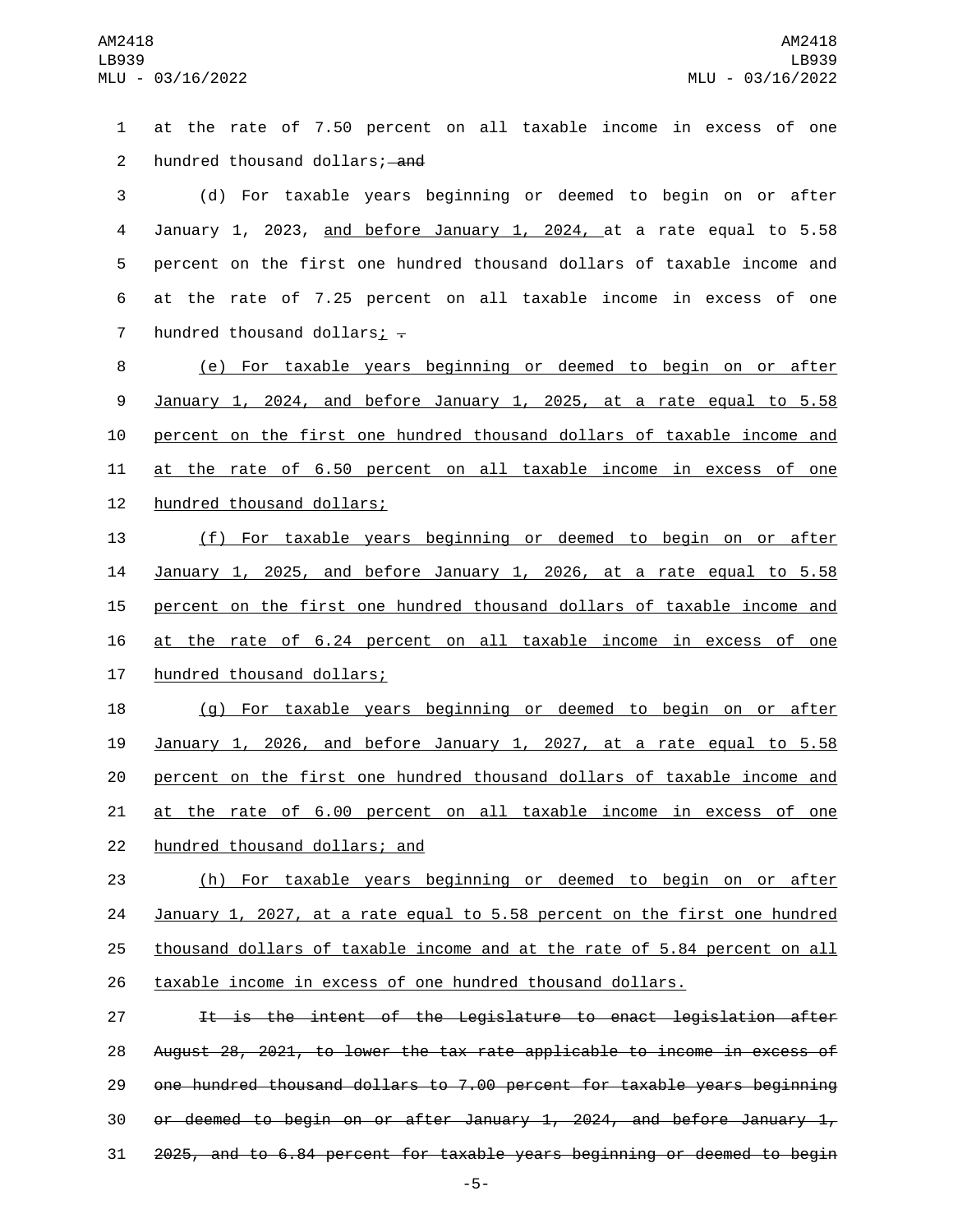1 on or after January 1, 2025.

 For corporate taxpayers with a fiscal year that does not coincide with the calendar year, the individual rate used for this subsection shall be the rate in effect on the first day, or the day deemed to be the 5 first day, of the taxable year.

 (2) An insurance company shall be subject to taxation at the lesser of the rate described in subsection (1) of this section or the rate of tax imposed by the state or country in which the insurance company is domiciled if the insurance company can establish to the satisfaction of the Tax Commissioner that it is domiciled in a state or country other than Nebraska that imposes on Nebraska domiciled insurance companies a retaliatory tax against the tax described in subsection (1) of this 13 section.

 (3) For a corporate taxpayer that is subject to tax in another state, its taxable income shall be the portion of the taxpayer's federal taxable income, as adjusted, that is determined to be connected with the taxpayer's operations in this state pursuant to sections 77-2734.05 to 18 77-2734.15.

 (4) Each corporate taxpayer shall file only one income tax return 20 for each taxable year.

 Sec. 3. Section 77-6701, Revised Statutes Cumulative Supplement,  $2020$ , is amended to read:

 77-6701 Sections 77-6701 to 77-6705 and section 6 of this act shall be known and may be cited as the Nebraska Property Tax Incentive Act. Sec. 4. Section 77-6702, Revised Statutes Cumulative Supplement, 26 2020, is amended to read:

77-6702 For purposes of the Nebraska Property Tax Incentive Act:

 (1) Allowable growth percentage means the percentage increase, if any, in the total assessed value of all real property in the state from 30 the prior year to the current year, as determined by the department<sub> $\tau$ </sub> except that in no case shall the allowable growth percentage exceed five

-6-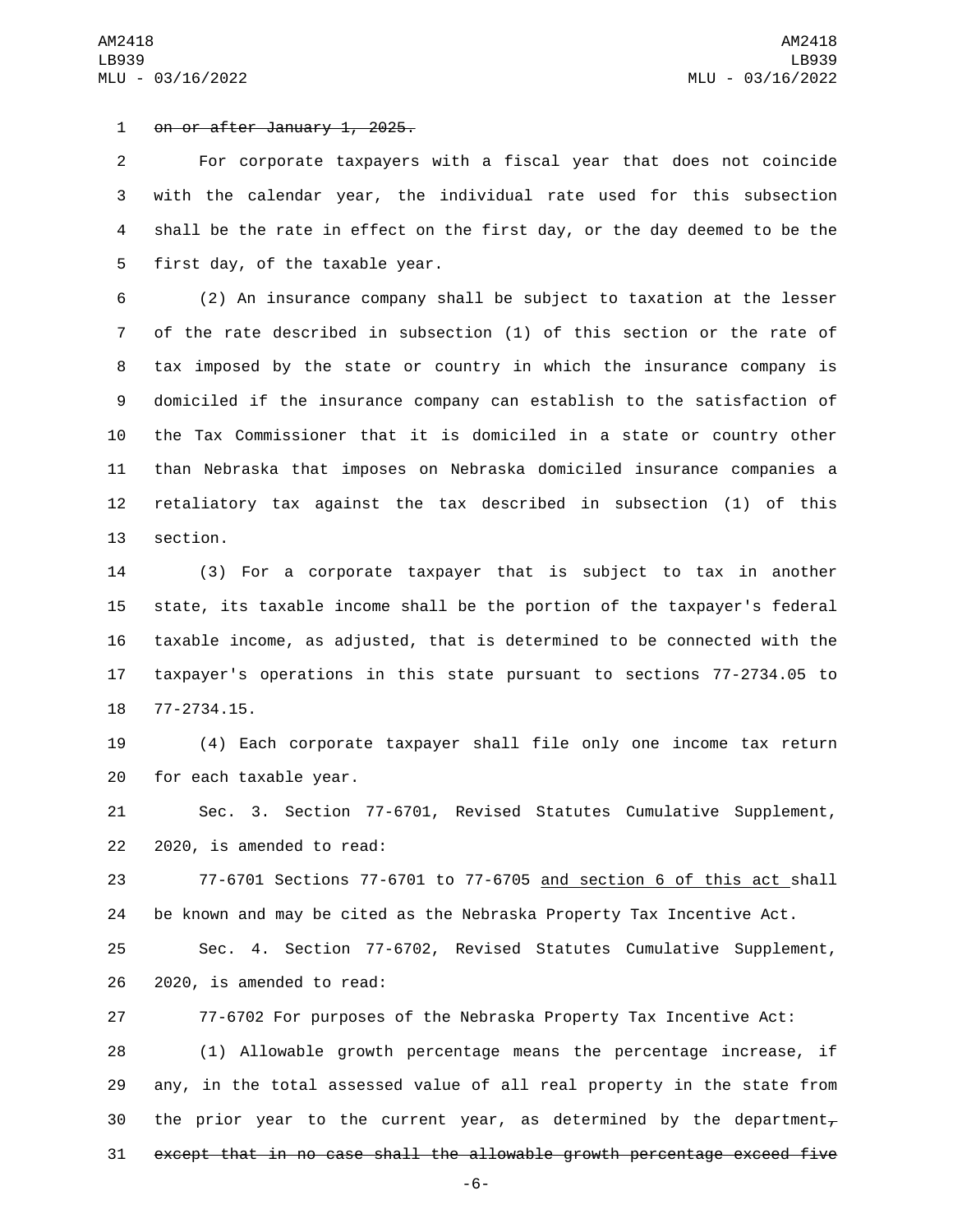AM2418 LB939 MLU - 03/16/2022

1 percent in any one year;

 (2) Community college taxes means property taxes levied on real property in this state by a community college area, excluding any property taxes levied for bonded indebtedness and any property taxes levied as a result of an override of limits on property tax levies 6 approved by voters pursuant to section 77-3444;

(3) (2) Department means the Department of Revenue;

 (4) (3) Eligible taxpayer means any individual, corporation, partnership, limited liability company, trust, estate, or other entity that pays school district taxes or community college taxes during a 11 taxable year; and

 (5) (4) School district taxes means property taxes levied on real property in this state by a school district or multiple-district school system, excluding any property taxes levied for bonded indebtedness and any property taxes levied as a result of an override of limits on property tax levies approved by voters pursuant to section 77-3444.

 Sec. 5. Section 77-6703, Revised Statutes Supplement, 2021, is 18 amended to read:

 77-6703 (1) For taxable years beginning or deemed to begin on or after January 1, 2020, under the Internal Revenue Code of 1986, as amended, there shall be allowed to each eligible taxpayer a refundable credit against the income tax imposed by the Nebraska Revenue Act of 1967 or against the franchise tax imposed by sections 77-3801 to 77-3807. The credit shall be equal to the credit percentage for the taxable year, as set by the department under subsection (2) of this section, multiplied by the amount of school district taxes paid by the eligible taxpayer during 27 such taxable year.

 (2)(a) For taxable years beginning or deemed to begin during calendar year 2020, the department shall set the credit percentage so that the total amount of credits for such taxable years shall be one 31 hundred twenty-five million dollars;

-7-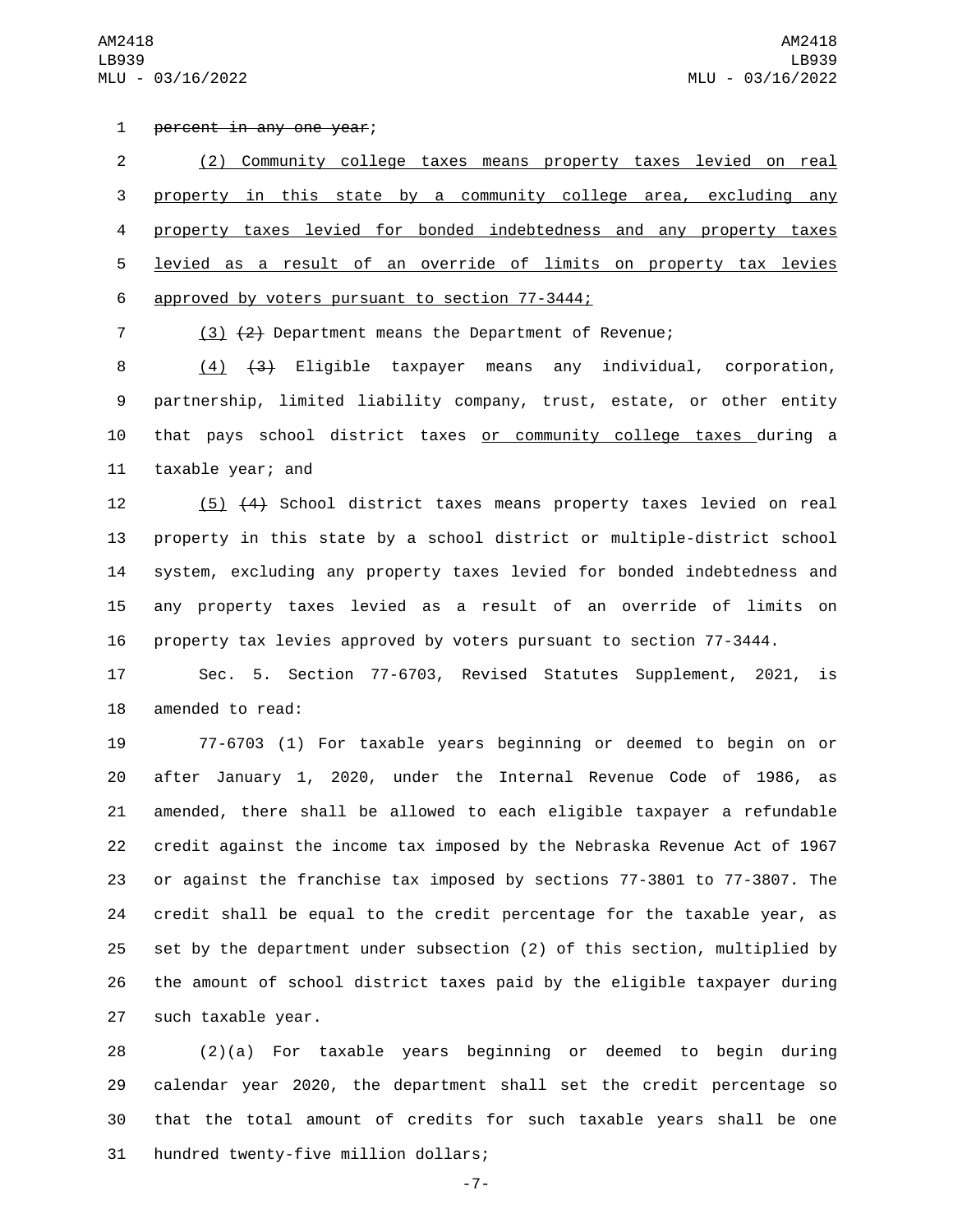(b) For taxable years beginning or deemed to begin during calendar year 2021, the department shall set the credit percentage so that the total amount of credits for such taxable years shall be one hundred twenty-five million dollars plus either (i) the amount calculated for such calendar year under subdivision (3)(b)(ii)(B) of section 77-4602 or (ii) the amount calculated for such calendar year under subdivision (3) (c)(ii)(B) of section 77-4602, whichever is applicable;

 (c) For taxable years beginning or deemed to begin during calendar year 2022, the department shall set the credit percentage so that the total amount of credits for such taxable years shall be five hundred forty-eight million dollars the maximum amount of credits allowed under subdivision (2)(b) of this section plus either (i) the amount calculated for such calendar year under subdivision (3)(b)(ii)(B) of section 77-4602 or (ii) the amount calculated for such calendar year under subdivision  $(3)(c)(ii)(B)$  of section 77-4602, whichever is applicable;

 (d) For taxable years beginning or deemed to begin during calendar year 2023, the department shall set the credit percentage so that the 18 total amount of credits for such taxable years shall be five hundred sixty million seven hundred thousand dollars the maximum amount of 20 credits allowed under subdivision  $(2)(c)$  of this section plus either  $(i)$ 21 the amount calculated for such calendar year under subdivision  $(3)(b)(ii)$  (B) of section 77-4602 or (ii) the amount calculated for such calendar 23 year under subdivision  $(3)(c)(ii)(B)$  of section 77-4602, whichever is 24 applicable; and

 (e) For taxable years beginning or deemed to begin during calendar year 2024, the department shall set the credit percentage so that the total amount of credits for such taxable years shall be three hundred 28 seventy-five million dollars; and

29  $(e)$   $(f)$  For taxable years beginning or deemed to begin during calendar year 2024 2025 and each calendar year thereafter, the department shall set the credit percentage so that the total amount of credits for

-8-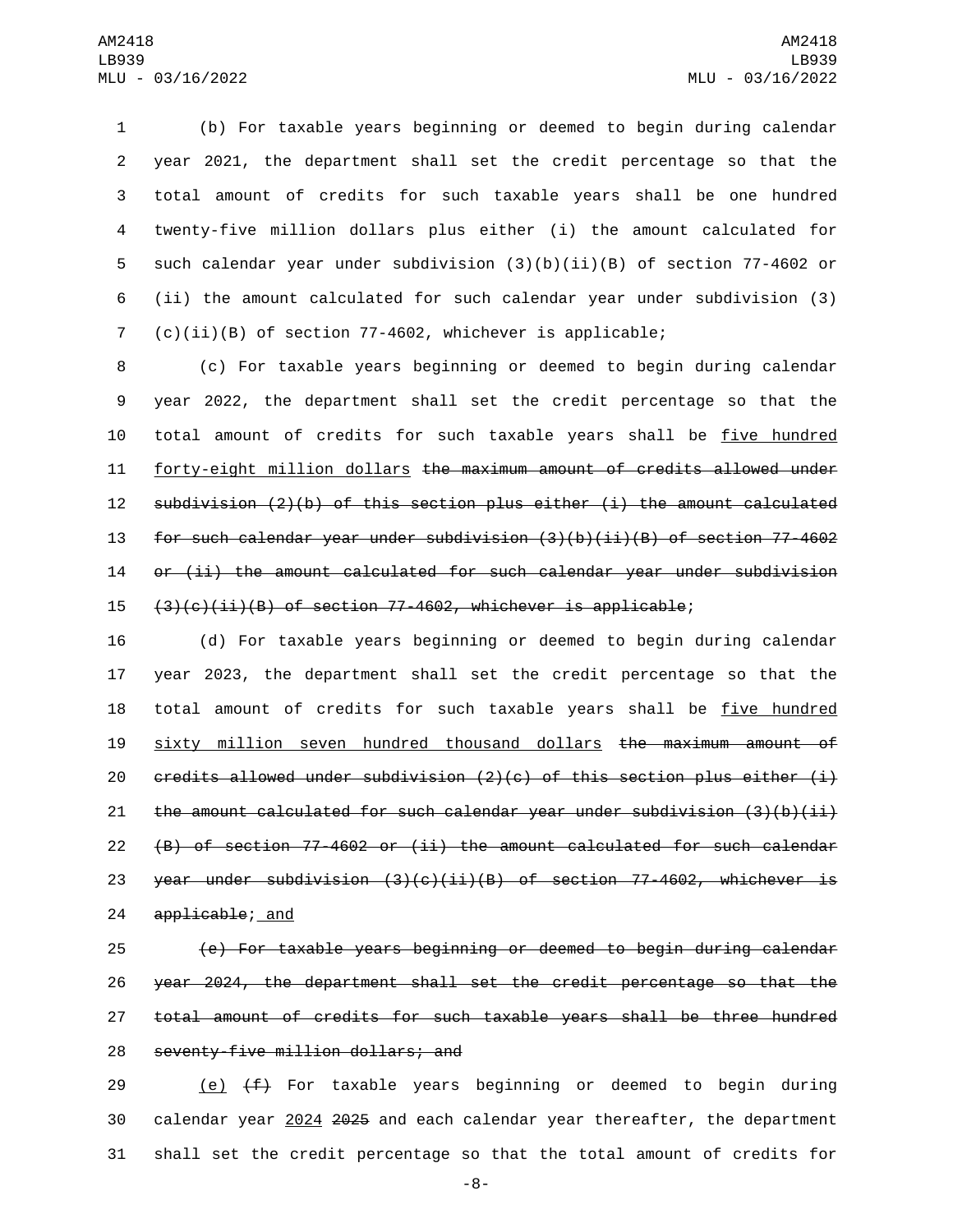such taxable years shall be the maximum amount of credits allowed in the prior year increased by the allowable growth percentage.

 (3) If the school district taxes are paid by a corporation having an election in effect under subchapter S of the Internal Revenue Code, a partnership, a limited liability company, a trust, or an estate, the amount of school district taxes paid during the taxable year may be allocated to the shareholders, partners, members, or beneficiaries in the same proportion that income is distributed for taxable years beginning or deemed to begin before January 1, 2021, under the Internal Revenue Code of 1986, as amended. The department shall provide forms and schedules necessary for verifying eligibility for the credit provided in this section and for allocating the school district taxes paid. For taxable years beginning or deemed to begin on or after January 1, 2021, under the Internal Revenue Code of 1986, as amended, the refundable credit shall be claimed by the corporation having an election in effect under subchapter S of the Internal Revenue Code, the partnership, the limited liability company, the trust, or the estate that paid the school district taxes.

 (4) For any fiscal year or short year taxpayer, the credit may be claimed in the first taxable year that begins following the calendar year for which the credit percentage was determined. The credit shall be taken for the school district taxes paid by the taxpayer during the immediately 22 preceding calendar year.

 (5) For the first taxable year beginning or deemed to begin on or after January 1, 2021, and before January 1, 2022, under the Internal Revenue Code of 1986, as amended, for a corporation having an election in effect under subchapter S of the Internal Revenue Code, a partnership, a limited liability company, a trust, or an estate that paid school district taxes in calendar year 2020 but did not claim the credit directly or allocate such school district taxes to the shareholders, partners, members, or beneficiaries as permitted under subsection (3) of this section, there shall be allowed an additional refundable credit.

-9-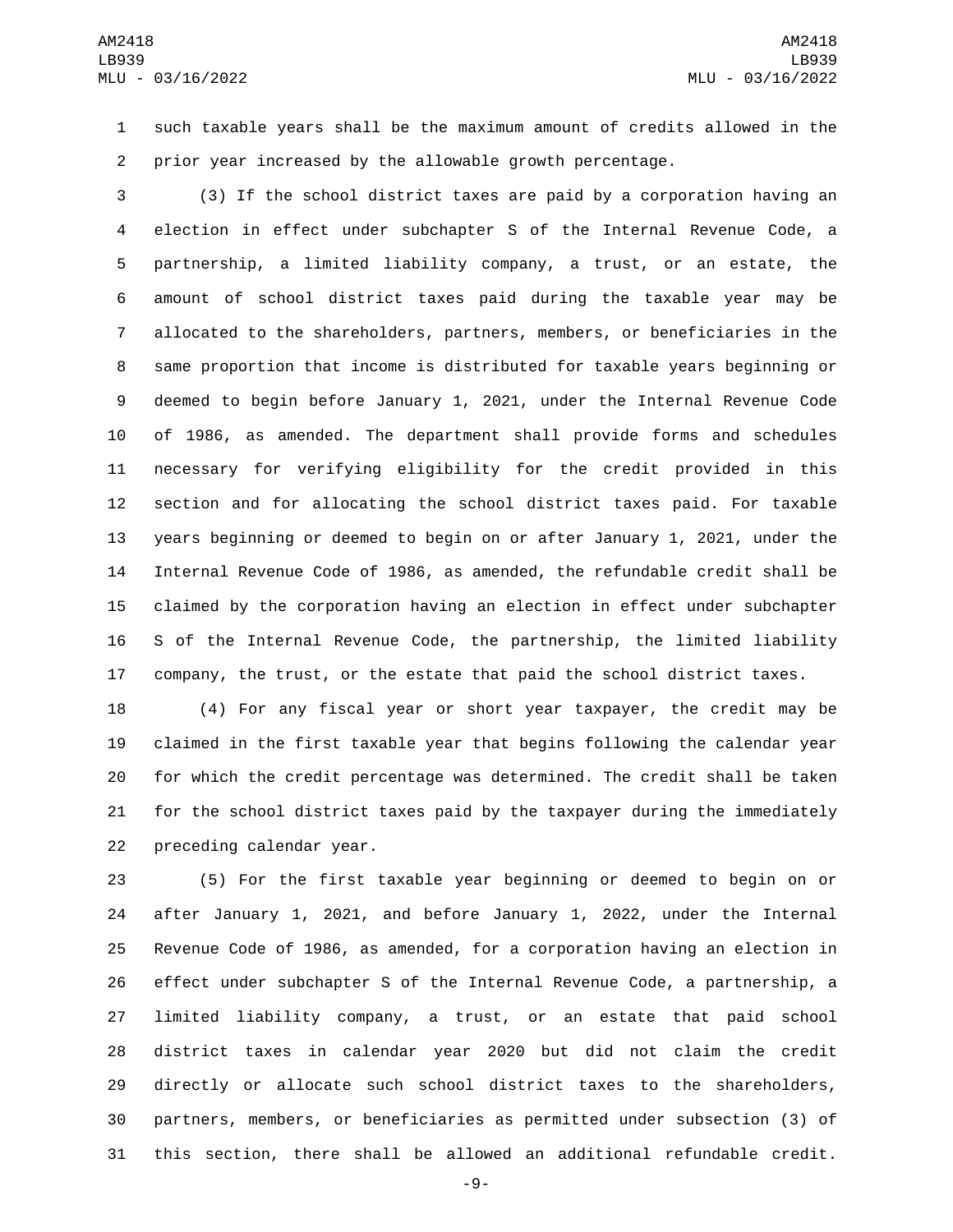This credit shall be equal to six percent, multiplied by the amount of school district taxes paid during 2020 by the eligible taxpayer. Sec. 6. (1) For taxable years beginning or deemed to begin on or after January 1, 2022, under the Internal Revenue Code of 1986, as amended, there shall be allowed to each eligible taxpayer a refundable credit against the income tax imposed by the Nebraska Revenue Act of 1967 or against the franchise tax imposed by sections 77-3801 to 77-3807. The credit shall be equal to the credit percentage for the taxable year, as 9 set by the department under subsection (2) of this section, multiplied by the amount of community college taxes paid by the eligible taxpayer 11 during such taxable year. (2)(a) For taxable years beginning or deemed to begin during calendar year 2022, the department shall set the credit percentage so 14 that the total amount of credits for such taxable years shall be fifty 15 million dollars; (b) For taxable years beginning or deemed to begin during calendar year 2023, the department shall set the credit percentage so that the 18 total amount of credits for such taxable years shall be one hundred 19 million dollars; (c) For taxable years beginning or deemed to begin during calendar year 2024, the department shall set the credit percentage so that the total amount of credits for such taxable years shall be one hundred 23 twenty-five million dollars; (d) For taxable years beginning or deemed to begin during calendar year 2025, the department shall set the credit percentage so that the 26 total amount of credits for such taxable years shall be one hundred fifty 27 million dollars; (e) For taxable years beginning or deemed to begin during calendar year 2026, the department shall set the credit percentage so that the total amount of credits for such taxable years shall be one hundred 31 ninety-five million dollars; and